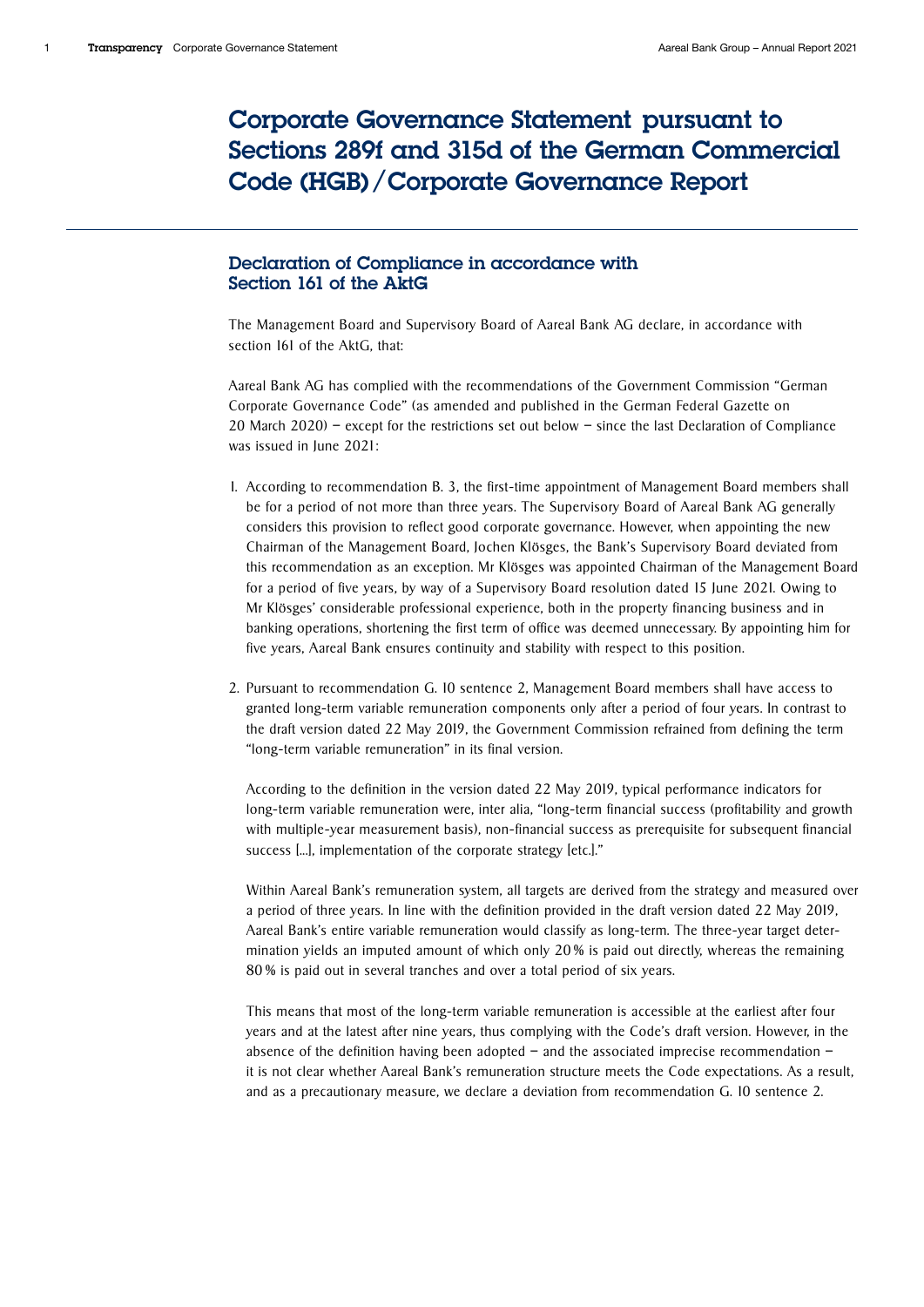3. According to recommendation D. 4 sentence 2, the Chairman of the Supervisory Board shall not chair the Audit Committee. On 23 November 2021, Prof. Dr Hermann Wagner, who had headed the Audit Committee since his appointment to the Supervisory Board in 2015, was elected as Chairman of the Supervisory Board by Aareal Bank's Supervisory Board, after the previous Chairman of the Supervisory Board, Marija Korsch, had resigned from her office with immediate effect. On account of his many years as an auditor and tax advisor, as well as his extensive experience as Chairman of the Audit Committee, Prof. Dr Wagner will continue to exercise this position. Therefore, Aareal Bank deviates from this recommendation.

Wiesbaden, December 2021

The Management Board

0cl

Jochen Klösges Marc Hess

Juitian 19

Christiane Kunisch-Wolff Christof Winkelmann

Christof Winkelencen

For the Supervisory Board

Prof. Dr Hermann Wagner (Chairman)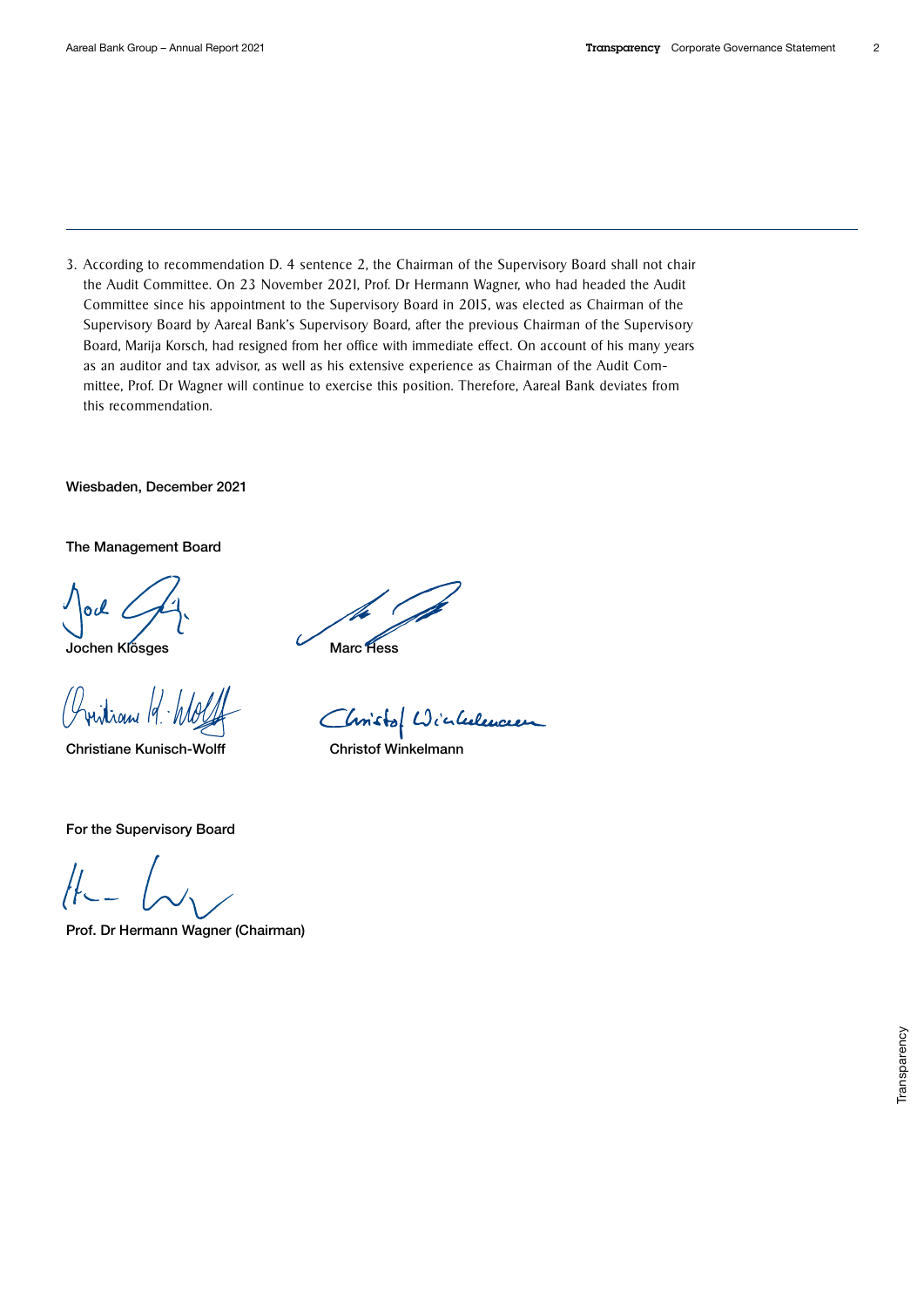### Corporate Governance at Aareal Bank Group

Aareal Bank Group is managed by the parent company Aareal Bank AG. Aareal Bank is a listed bank, which by virtue of being classified as "significant", is supervised directly by the European Central Bank. Although the Management Board and the Supervisory Board of Aareal Bank AG are required to observe a large number of specific corporate governance rules, their common understanding does not end at compliance with these rules. They also discuss, on a regular basis, the application of voluntary standards that are recommended by the German Corporate Governance Code, the banking supervisory authorities, Aareal Bank shareholders or due to international best practice, or those that arise in the Supervisory Board's and the Management Board's day-to-day work.

It is the Management Board's and the Supervisory Board's top priority to act in the interests of the Company and hence to meet their responsibility vis-à-vis employees, clients, shareholders and the public alike.

# Disclosures regarding Corporate Governance standards

Senior management aligns corporate governance with legal and regulatory rules, as well as a comprehensive set of internal rules and regulations, which provide concrete guidance on the conduct and processing of the Bank's business, in line with our ethical responsibility. These rules and regulations comprise the Memorandum and Articles of Association, the Rules of Procedure for the Supervisory Board and the Management Board, the strategies, the Risk Appetite Framework, the Internal Governance Policy, the Code of Conduct, and the Conflicts of Interest Policy; all members of staff have access to the documents, via common internal communication channels such as the Bank's intranet. Memorandum and Articles of Association, Code of Conduct, Conflicts of Interest Policy, and Rules of Procedure for the Supervisory Board are also accessible via Aareal Bank's website.

# Aligning with the German Corporate Governance Code's guiding principle

The Management Board and the Supervisory Board follow their own value structure and that of Aareal Bank, as well as the "reputable businessperson" concept and the German Corporate Governance Code's principles of good corporate governance. The Declaration of Compliance pursuant to section 161 of the AktG lays out annually to what extent the Code's recommendations were complied with, or shall be complied with.

According to Code recommendation F. 4, companies shall specify, in the Corporate Governance Statement, which Code recommendations were not applicable due to overriding legal stipulations.

• This applies to Code recommendation D. 5, according to which the Nomination Committee shall be composed exclusively of shareholder representatives. The Nomination Committee of a credit institution is regulated separately in the German Banking Act (Kreditwesengesetz – "KWG"). Pursuant to section 25d (11) of the KWG, the Supervisory Board's Nomination Committee is required to assume additional tasks which are not supposed to be prepared by shareholder representatives on the Supervisory Board alone. Hence, the Executive and Nomination Committee of Aareal Bank AG also includes employee representatives. However, the Committee will ensure that the nomination of candidates for election by the Annual General Meeting will be determined exclusively by shareholder representatives on the Committee.

### Sustainability approach

Contributing to sustainable economic development is a priority for Aareal Bank Group. As a partner to the property industry, Aareal Bank Group is thus pursuing a business strategy appropriate to the requirements of the sector and the stakeholders. The Group is aware of the responsibility associated with its sustainability mission statement and the need to focus on the needs of society, and aims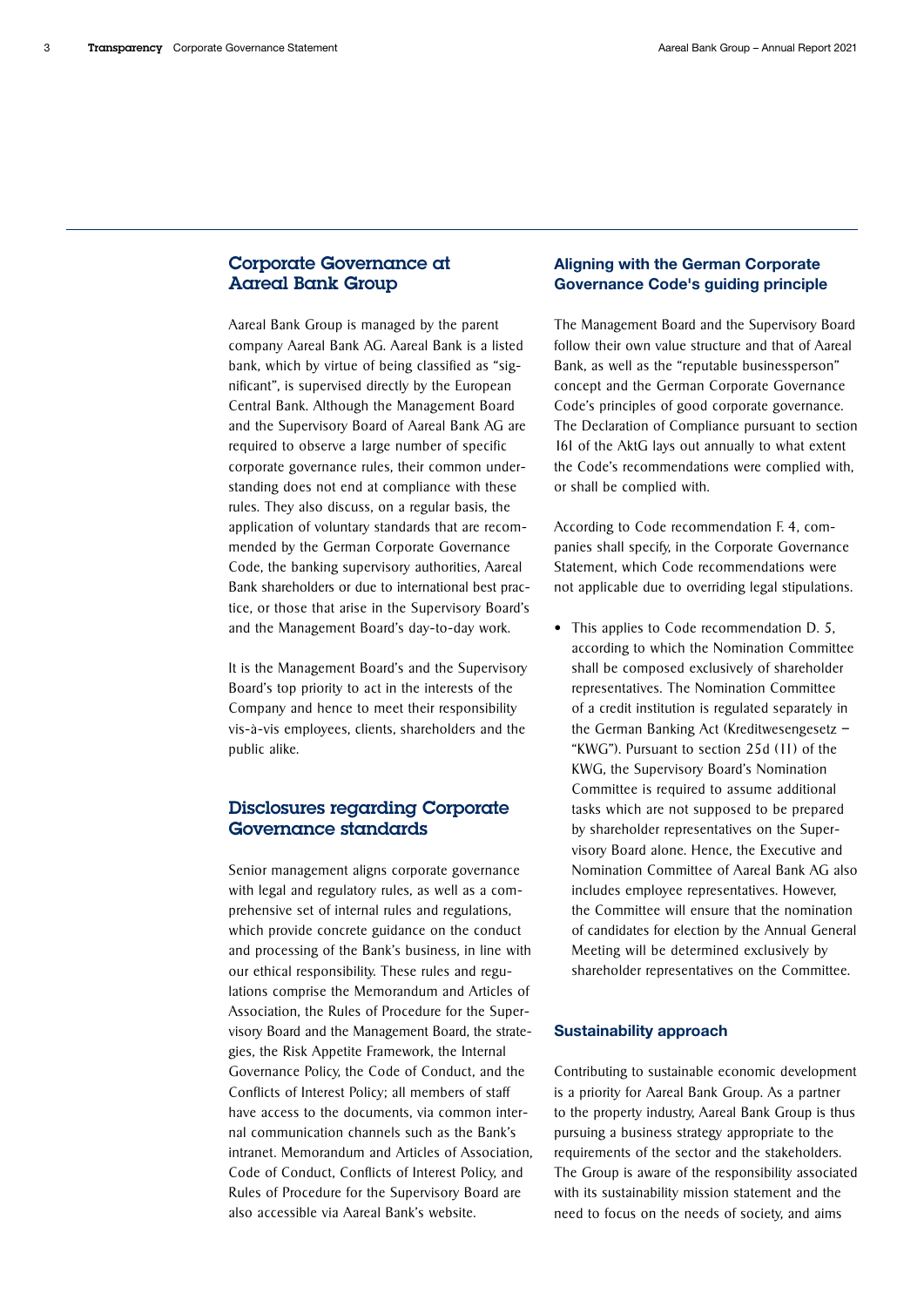to preserve the foundations on which future generations can base and shape their lives.

The sustainability mission statement, which is supported by an integrated sustainability management system, is an essential part of the corporate strategy, providing a summary of Aareal Bank Group's corporate responsibility principles that are aligned with our objective of doing business sustainably:

- We think in an integrated and future-oriented manner, taking ethical, social and ecological topics into account.
- We analyse trends holistically, evaluate the resulting opportunities and risks, and align our forward-looking sustainability performance accordingly.
- We focus on all relevant stakeholder groups, seek to engage in active dialogue with them in a variety of ways and show how we make use of the insights we have gained.
- We make sure that business decisions take account of environmental, social and governance factors, and communicate our progress – and the challenges we face – transparently and credibly.
- We set priorities and implement our decisions, thereby reinforcing corporate sustainability values such as reliability, innovative ability, integrity, transparency and risk management, our appeal as an employer, and building and maintaining high-trust client relationships.

In doing so, we are guided by national and international frameworks, are committed to initiatives, or have joined organisations that represent generally accepted ethical standards and whose values we share. Relevant organisations include:

- United Nations Global Compact,
- International Labour Organization,
- German Corporate Governance Code,
- Diversity Charter,
- Work-Care Balance Charter.

Established already in 2012, the Sustainability Committee supports the Management Board in developing the Group's sustainability performance and reporting activities. At the same time, it serves as discussion and advisory body to the Group Sustainability Officer, who communicates relevant topics to the Management Board. The Committee includes representatives from all key divisions.

For further details please refer to the latest Sustainability Report: [www.aareal-bank.com/en/](https://www.aareal-bank.com/en/investors-portal/finance-information/sustainability-reports/archive) [investors-portal/finance-information/sustainability](https://www.aareal-bank.com/en/investors-portal/finance-information/sustainability-reports/archive)[reports/archive](https://www.aareal-bank.com/en/investors-portal/finance-information/sustainability-reports/archive)

### Code of Conduct

We believe that the principles of integrity and responsible conduct must be observed by members of the Management Board and the Supervisory Board, and by all our employees across the Company, regardless of their functions and duties. Our internal Code of Conduct therefore contains binding rules governing the legal and ethical conduct of employees vis-à-vis clients, business partners, and colleagues. Aareal Bank Group's efforts in this context are also motivated by the desire to affirm and strengthen the confidence which stakeholders – our clients, business partners, investors, and staff – place in us [\(www.aareal-bank.com/en/footermenu/](https://www.aareal-bank.com/en/footermenu/code-of-conduct) [code-of-conduct\).](https://www.aareal-bank.com/en/footermenu/code-of-conduct) 

#### Conflict of Interest Policy

Aareal Bank's processes are – and will be – set up in a manner to prevent conflicts of interest from occurring in the first place. Where they occur nonetheless, dealing with them in the right way is decisive. A Group-wide policy is in place that sets out the correct way of handling conflicts of interest, to prevent any adverse consequences for clients, the Bank and its employees, as well as any doubts regarding the integrity of Aareal Bank Group. These rules provide orientation as to how conflicts of interest are identified, documented, and appropriately resolved. All employees are required to establish transparency regarding any conflicts of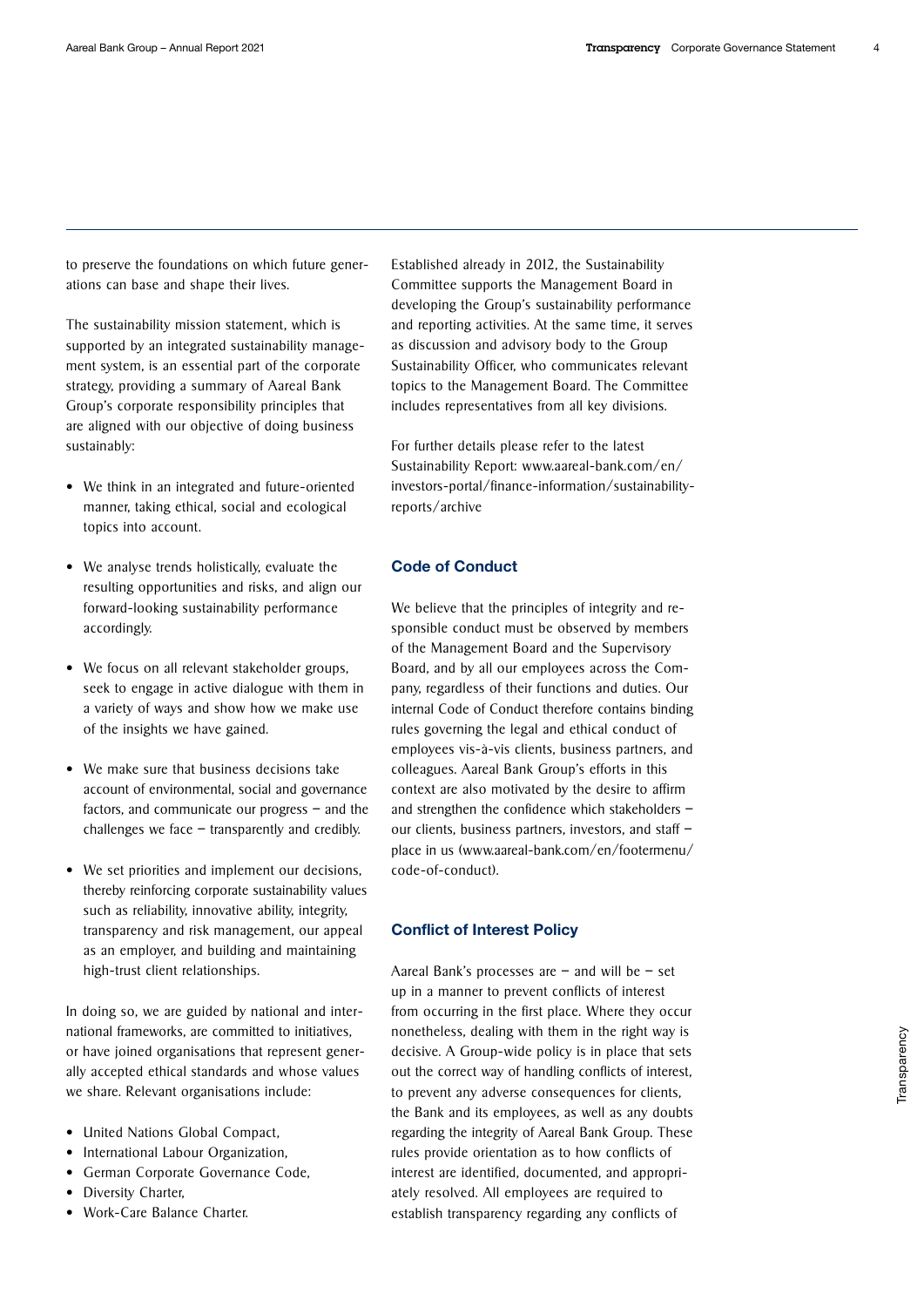interest arising within their area of work, and to ensure that such conflicts are dealt with in accordance with the Policy.

#### Principles of diversity

The Management Board and the Supervisory Board are openly committed to diversity across the entire Aareal Bank Group.

Aareal Bank defines diversity as:

- The appreciation that every individual is unique, and the respect for this uniqueness
- Equal opportunities at all levels
- The prevention of discrimination of any kind
- The belief that diversity enriches corporate culture and also represents a success factor in reaching strategic goals.

The Bank thus aims to promote Aareal Bank Group's image as a modern employer, to strengthen employee commitment and increase employee motivation, to ensure skills and competencies are fostered individually in a way that promotes employee performance, to react to demographic change and an ageing workforce, and to take into account individual circumstances and stages of life.

In order to highlight the significance of diversity, and to document the fact that the concept of diversity is very important to Aareal Bank Group, the Bank signed the Charter of Diversity (an initiative launched by German industry in 2006) in 2013. Aareal Bank AG introduced a Diversity Policy in December 2021.

Aareal Bank employs people from 40 different countries. At Aareal Bank's foreign locations, we take care to ensure that positions are primarily filled by local staff if possible. Aareal Bank Group attaches great importance to the equal treatment of women and men, whether in the context of filling vacant positions, with regard to continuous professional development, or in terms of remuneration. Specifically, any vacancies below senior

executive level are generally published throughout the Company, in the form of job advertisements that all members of staff  $-$  male or female  $-$  may apply for. When setting the remuneration of employees, we do not differentiate by gender but rely exclusively on aspects such as qualification, professional experience or training.

In accordance with the German Act on Equal Participation of Men and Women in Executive Positions in the Private and Public Sector (Gesetz für die gleichberechtigte Teilhabe von Frauen und Männern an Führungspositionen in der Privatwirtschaft und im öffentlichen Dienst), the Management Board sets specific targets – including concrete implementation deadlines – for the share of women holding executive positions on the first two management levels below the Management Board of Aareal Bank AG. On the first management level below the Management Board, by 30 June 2022 at least 13.5 % of executive positions are to be held by women; on 31 December 2021, the share of female managers on this level was 18.2 % (2020: 14.7 %). On the second management level below the Management Board, by 30 June 2022 at least 21.1 % of executive positions are to be held by women; on 31 December 2021, the share of female managers on this level was 21.2 % (2020: 23.1 %).

Across Aareal Bank Group, the share of women in executive positions stood at 24.3 % (2020: 24.6 %); at Aareal Bank AG, it was 21.4% (2020: 21.6 %), and at Aareon, it was 25.5 % (2020: 25.5 %), with women accounting for 36.6 % of Aareal Bank Group's entire workforce as at 31 December 2021 (2020: 37.6 %); Aareal Bank AG: 41.4 % (2020: 42.5 %); Aareon: 33.9 % (2020: 34.4 %).

In Germany, Aareal Bank and Aareon apply the German General Equal Treatment Act (Allgemeines Gleichbehandlungsgesetz  $-$  "AGG"), with speciallyappointed Anti-Discrimination Officers overseeing compliance. In addition, all employees attend AGG training. In the US, the employee manual contains rules designed to avoid harassment at the workplace ("Anti-Harassment Rules").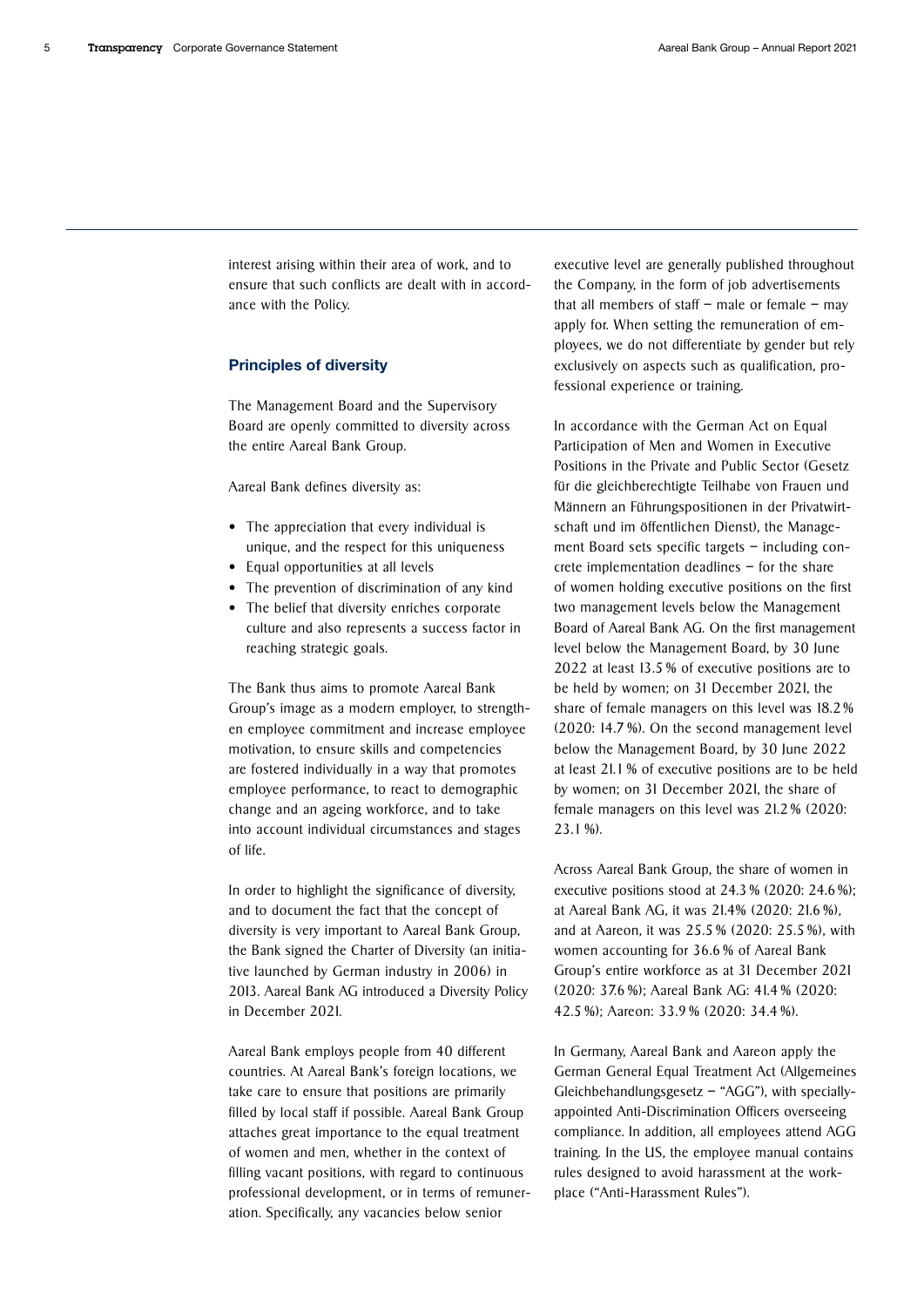### Inclusion

Severely disabled persons made up 4.4 % of Aareal Bank's staff base in 2021 (2020: 5 %). This employee group is represented in the Group's German entities by a disability representative.

# Working practices of the Management Board and the Supervisory Board

The Management Board is responsible for managing the Company and for its strategic orientation, material transactions and proper organisation. This also includes the implementation of effective monitoring systems. It focuses its business activities upon the Company's long-term and sustainable development. Its decisions incorporate the longterm consequences of its actions and are guided by the ethical principles of Aareal Bank Group (see relevant corporate governance principles).

### Supervisory Board

The Supervisory Board exercises its control using different instruments. On the one hand, it sets out the reporting requirements of the Management Board in its internal Rules of Procedure, to ensure comprehensive and prompt reporting. These reports include the financial reports prior to publication, the reports of Internal Audit, Risk Controlling and Compliance, as well as the external auditors' reports. Said Internal Rules of Procedure also determine the transactions of the Management Board for which Supervisory Board approval is required.

Furthermore, the Supervisory Board contributes to Aareal Bank Group's sustainable success – in the interest of investors, clients, business partners, staff, and the general public  $-$  by selecting suitable Management Board members (as set out in the Guidelines for the selection of members of the Management Board and the Supervisory Board), a Management Board remuneration system which is aligned with the Company's long-term and sustainable interests, and by the effective supervision of said remuneration system.

The Supervisory Board has established five committees in order to perform its supervisory duties in an efficient manner: the Executive and Nomination Committee, the Remuneration Control Committee, the Risk Committee, the Audit Committee, and the Technology and Innovation Committee. An overview of the respective committee members can be found in the Notes to the Annual Report [2021: www.aareal-bank.com/en/investors-portal/](https://www.aareal-bank.com/en/investors-portal/finance-information/financial-reports/archiv/2021) [finance-information/financial-reports/archiv/2021.](https://www.aareal-bank.com/en/investors-portal/finance-information/financial-reports/archiv/2021)

#### Executive and Nomination Committee

The Executive and Nomination Committee prepares resolutions to be taken by the Supervisory Board concerning fundamental issues, personnel matters and capital measures. In particular, it supports the Supervisory Board in advising and monitoring the strategy via a regular strategy dialogue. The Committee's area of responsibility also includes assessing the internal condition of Aareal Bank, corporate governance, issues concerning personnel planning for the Management Board as well as regarding the contracts with individual Management Board members. The Executive and Nomination Committee compiles profiles defining the requirements for members of the Management Board and the Supervisory Board and supports the Supervisory Board in selecting suitable candidates, considering personal and professional requirements as well as its targets for the composition of both bodies, including the diversity concept. Based on an at least annual evaluation, it determines the extent to which the members of the Management Board or Supervisory Board have a need for further training, or whether other adjustments are required. Furthermore, the Executive and Nomination Committee monitors, and resolves if necessary, decision proposals regarding loans to senior managers and other related party transactions. The Executive and Nomination Committee is also responsible for the assessment and handling of conflicts of interest arising within the sphere of influence of the Management Board or the Supervisory Board, in line with the Management Board's and Supervisory Board's Conflicts of Interest Policy.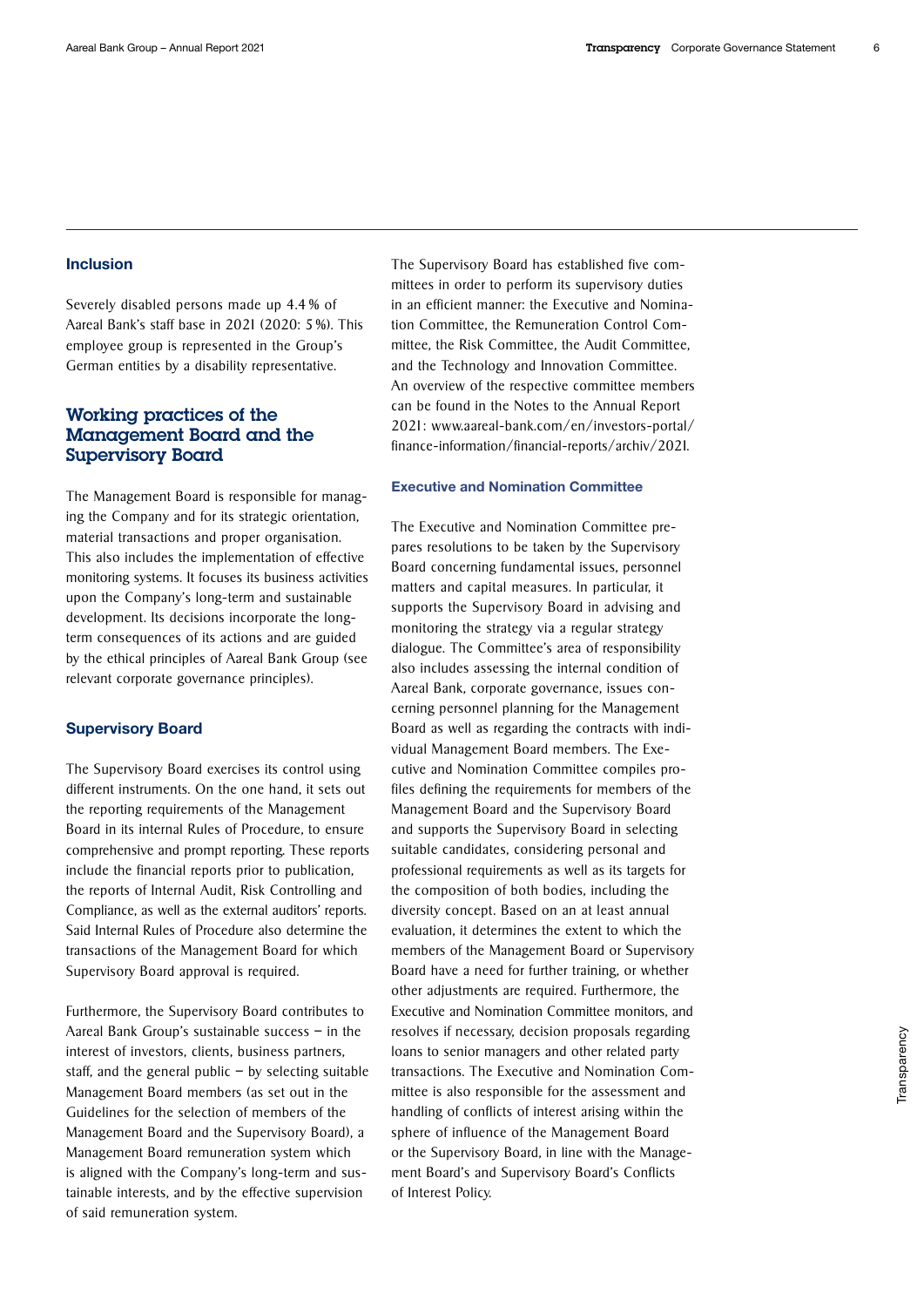The Executive and Nomination Committee, excluding the employee representatives, discusses the nomination of shareholder representatives for election by the Annual General Meeting.

#### Remuneration Control Committee

The Remuneration Control Committee monitors whether the structure of the remuneration systems for Management Board members and employees is appropriate, taking into account the impact of remuneration systems on Aareal Bank's overall risk profile. The Remuneration Control Committee prepares corresponding proposals concerning remuneration (including for members of the Management Board) for the plenary meeting of the Supervisory Board. The Remuneration Control Committee receives the information provided by Aareal Bank's Remuneration Officer, as well as the information on the remuneration system intended for disclosure.

#### Risk Committee

The Risk Committee deals with all material types of risk Aareal Bank is exposed to in its business activities. Along with the Supervisory Board in its entirety, it is also the recipient of the risk reports (please refer to the Risk Report). The material risk types comprise financial and non-financial types of risk alike, including IT-related risks. The Committee is also responsible for reviewing the contents of the risk strategies in accordance with the MaRisk, for checking conformity with the business strategy, and preparing the corresponding resolutions of the Supervisory Board. It furthermore advises the Management Board on how to design an appropriate and effective risk management system, making sure that the Bank's risk-bearing capacity is adequate. To achieve this, the Committee monitors the Management Board, especially as regards determining risk appetite and the corresponding limits.

#### Audit Committee

The Audit Committee is concerned with all accounting issues, as well as regarding the audit of Aareal Bank AG and Aareal Bank Group. The Committee is responsible for the preparation and conduct of the audit of the financial statements and the consolidated financial statements; it prepares the decisions to be taken by the Supervisory Board on the basis of the Committee's analysis of the external auditors' reports. For this purpose, the Committee reports to the plenary meeting of the Supervisory Board on the results of its analysis and the assessments derived. Preparing the audit of the financial statements also comprises the preparations for instructing the external auditors (by virtue of the corresponding resolution passed by the Annual General Meeting), verifying the independence of the external auditors, including the approval of permissible non-audit services, negotiating the auditors' fees, determining focal points of the audit, and regularly selecting new external auditors. The Audit Committee also discusses quarterly and half-yearly financial reports with the Management Board, and obtains the external auditors' report on their review of the half-yearly report. Furthermore, the Audit Committee is responsible for examining the projections submitted by the Management Board. In addition, Compliance and Internal Audit address their reports to the Committee. Last but not least the Committee is responsible for monitoring the effectiveness of the internal control and monitoring system.

The Audit Committee comprises at least two financial experts, one of whom must have expertise in accounting and financial reporting, and another one of whom must have expertise in the audit of financial statements.

#### Technology and Innovation Committee

The Committee deals with issues concerning information technology used within the Company, and with issues related to IT products created and distributed by Aareal Bank Group entities. This comprises the Bank's as well as Aareon's products. As part of these duties, the Committee monitors the implementation of Aareal Bank Group's digitalisation strategy which calls not only for a technical transformation, but also for modern and agile working practices and project methods.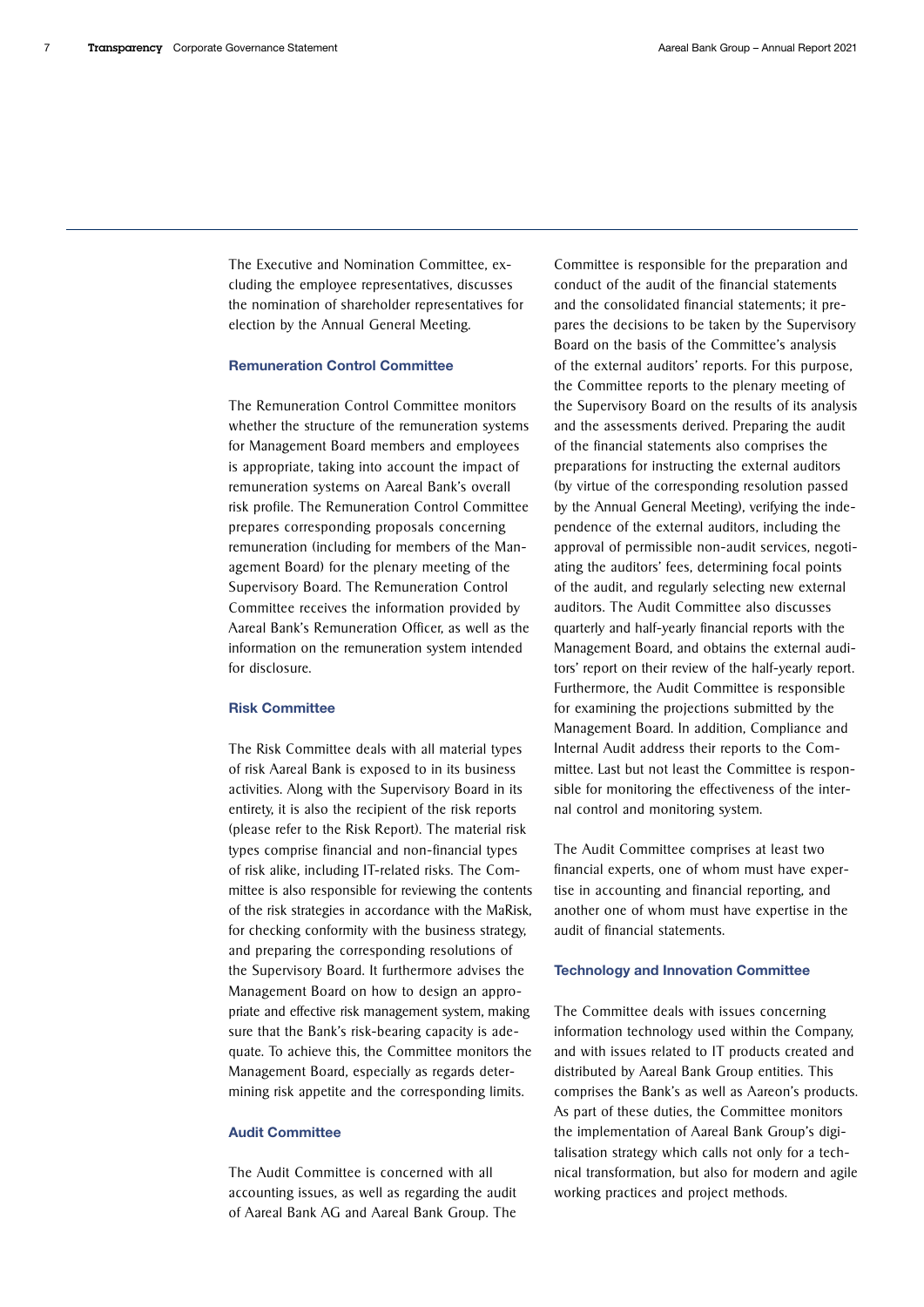# Working relationship between the Management Board and Supervisory Board

The working relationship between Management Board and Supervisory Board is characterised by trust and a constructive, yet critical dialogue – during Supervisory Board meetings and outside of them. Discussions during meetings are held in an adequate and target-oriented working atmosphere. The members of the Management Board do not attend meetings or agenda items during which personnel matters, Management Board remuneration, evaluation results, and individual business-related or strategic aspects are the main topics of discussion.

Outside meetings, it is mainly the Chairman of the Supervisory Board and committee chairmen that communicate with the competent Management Board members. The Chairman of the Supervisory Board regularly discusses questions regarding the strategy, business development, risk situation, risk management, compliance, as well as personneland remuneration-related matters with the Chairman of the Management Board. The Chairman of the Risk Committee goes into detail – especially with the Chief Risk Officer – on topics such as the risk situation, risk management, and risk strategies. The Chairman of the Audit Committee also regularly exchanges views with the Chief Risk Officer, but with the Chief Financial Officer and the external auditors, too; finally, the Chairman of the Technology and Innovation Committee keeps in touch with the Chairman of the Management Board outside meetings. The chairmen inform the other Supervisory Board members about the key points of these discussions at the next ordinary committee meeting.

# Communications

Aareal Bank assigns great importance to comprehensive communication with its stakeholders and has accordingly set itself the objective of maintaining active, transparent and open communication with all stakeholders, taking into account

their interests equally. Likewise, Aareal Bank is committed to providing sound professional expertise as a contribution to political decision-making processes. The Bank has therefore registered as a legal entity in the newly-established Lobby Register covering political lobbying vis-à-vis the German parliament (the Bundestag) and the German government.

All press releases, ad-hoc disclosures, corporate presentations, as well as annual, sustainability and quarterly reports published by Aareal Bank are available on the Bank's website to any interested person, and may be downloaded from there. In addition, the financial calendar is updated regularly, and provides information about upcoming events.

Aareal Bank publishes details on its financial position and performance four times a year. On these occasions, the Management Board gives a personal account of results, within the scope of press and analysts' conferences, and issues press releases.

All information can be found on Aareal Bank's web[site: www.aareal-bank.com/en/investors-portal/.](https://www.aareal-bank.com/en/investors-portal/)

#### Relationship with shareholders

To facilitate direct communication, Aareal Bank has set up a separate Investor Relations division within its organisation, which serves as a first point of contact for shareholders, other investors and analysts. The contact persons in Investor Relations can be found on the Aareal Bank website [www.aareal-bank.com/en/investors-portal/equity](https://www.aareal-bank.com/en/investors-portal/equity-investors/contact/)[investors/contact/.](https://www.aareal-bank.com/en/investors-portal/equity-investors/contact/)

Aareal Bank addresses shareholders and other stakeholders in a targeted manner via roadshow activities, actively seeking their opinions. The Chairman of the Supervisory Board is also available for talks with shareholders and other stakeholders, using his own roadshow activities to gather external opinions on the Bank's governance.

The Bank also holds an ordinary Annual General Meeting once a year. Shareholders are thus given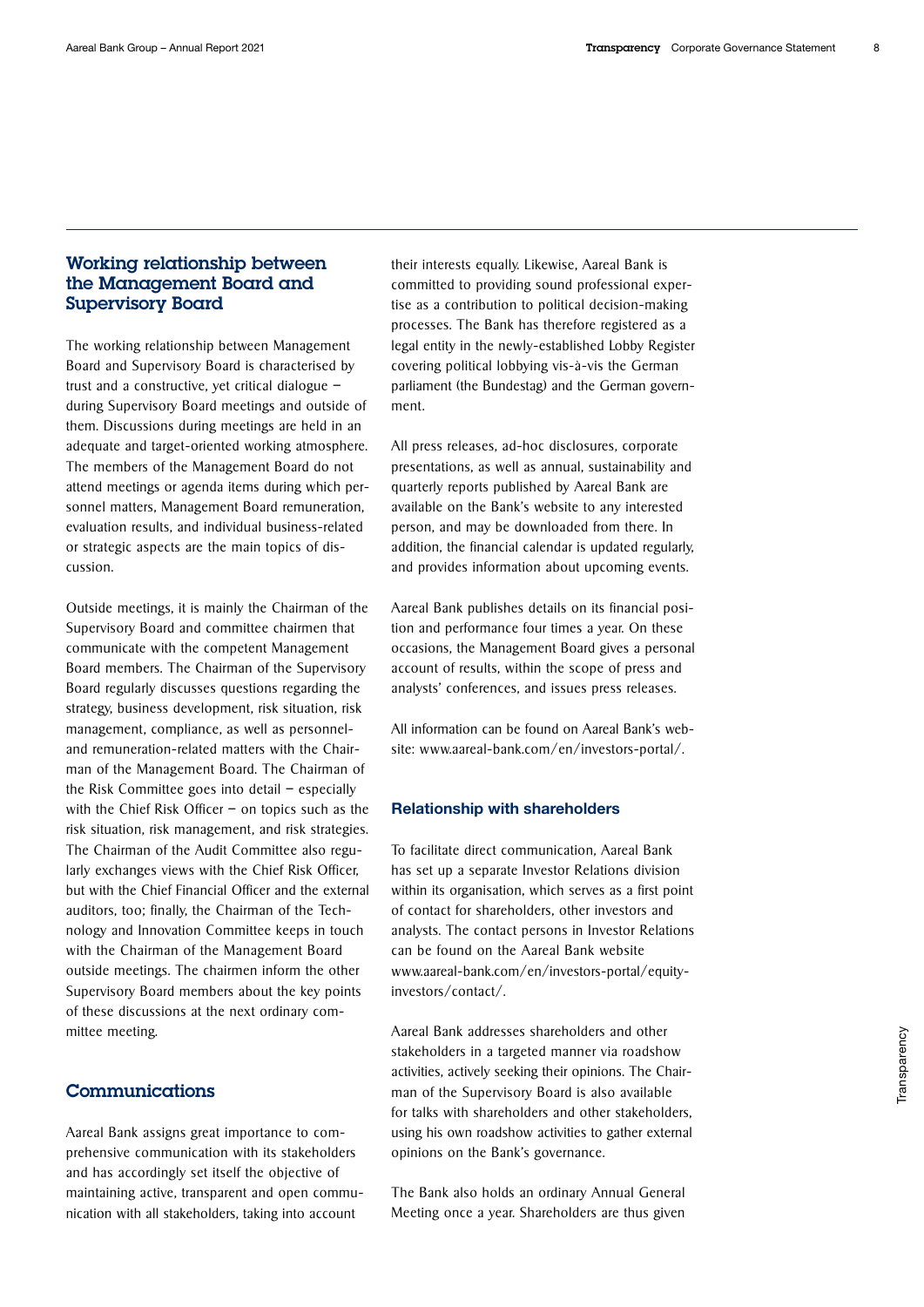the opportunity to actively participate in the development of Aareal Bank. The Act on Measures Affecting the Law on Corporations, Cooperatives, Associations, Foundations and Residential Property to Combat the Effects of the Covid-19 pandemic (Gesetz über Maßnahmen im Gesellschafts-, Genossenschafts-, Vereins-, Stiftungs- und Wohnungseigentumsrecht zur Bekämpfung der Auswirkungen der Covid-19-Pandemie – "Covid-19 Act") dated 27 March 2020 provides for the opportunity of general meetings to be held in virtual form; the Act also permits to exclude the physical presence of shareholders or their representatives, and to restrict certain shareholder rights.

At the Annual General Meeting, the shareholders decide, in particular, on the formal approval of the Supervisory Board and Management Board members for the financial year under review, on the appropriation of any net retained profit, amendments to the Memorandum and Articles of Association, and authorisations on capital adjustments. The Annual General Meeting elects the external auditors for the Company, decides who joins the Supervisory Board as shareholder representatives, and adopts other resolutions submitted to the Annual General Meeting.

At Annual General Meetings with personal attendance, the Company's shareholders may submit statements or proposals in writing, by fax or e-mail, to the Company. They may also request to speak at the Annual General Meeting. The shareholders may also submit counter or supplemental motions to the agenda items at the Annual General Meeting, so that they participate in structuring and influencing the meeting.

# Guidelines regarding the Selection of Members of the Management Board and the Supervisory Board

The Supervisory Board of Aareal Bank AG is satisfied that the Management Board and the Supervisory Board are adequately staffed, if all members are in a position to perform their duties (professional qualification), commit the time necessary to perform these and possess the integrity to be guided by the ethical principles of Aareal Bank when performing their duties (with respect to personal reliability, including conflicts of interest and independence aspects). The composition of the Supervisory Board and the Management Board, respectively, shall facilitate, in its entirety, cooperation and the widest possible diversity of opinions and knowledge (the concept of diversity).

The Supervisory Board has defined concrete requirements and processes to incorporate these criteria when evaluating Management Board and Supervisory Board members, as well as when selecting candidates for appointment to the Management Board, or shareholder representatives to the Supervisory Board. When establishing these processes, it took into account the requirements of the German Public Limited Companies Act (Aktiengesetz – "AktG") and the German Banking Act (Kreditwesengesetz – "KWG"), as well as the recommendations of the German Corporate Governance Code. In addition, the regulatory guidelines of the European Central Bank and the European Banking Authority on adequacy and internal governance are also incorporated, as are corporate governance guidelines of consultants on share voting rights and major shareholders that are relevant to Aareal Bank. Besides the Supervisory Board, the European Central Bank also reviews the suitability of the respective candidates before they take up their duties, using the so-called 'fit & proper' approach.

#### Personal reliability

The principles of personal reliability apply equally for all members of the Management Board and the Supervisory Board. All members of the Management Board and the Supervisory Board should demonstrate honesty, integrity and independence of mind. They should live by the ethical principles of Aareal Bank, as set out in the Code of Conduct, and commit sufficient time to perform their duties. The Supervisory Board calculates the time commitment of every member of the Management Board and the Supervisory Board, and reviews on an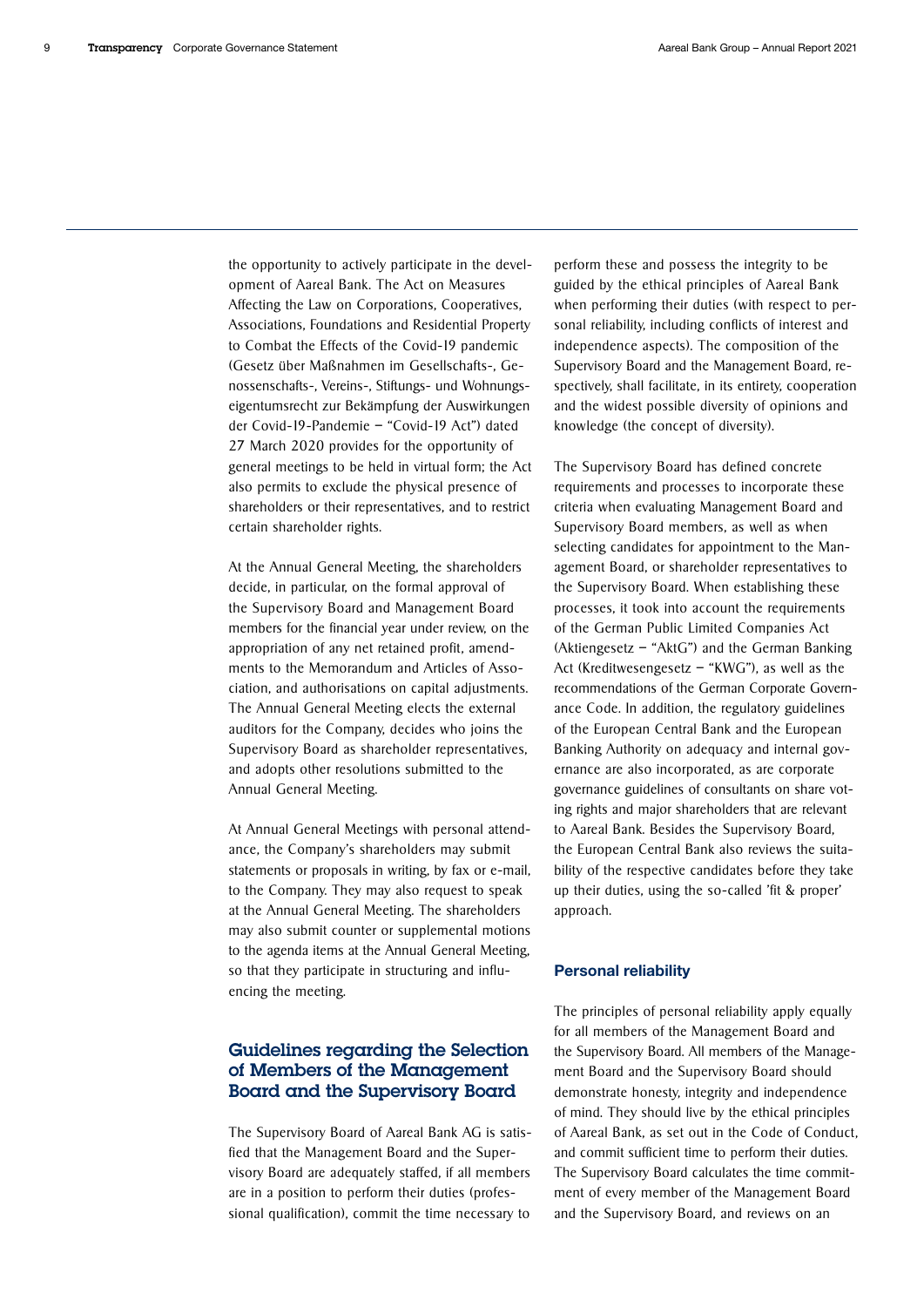annual basis whether they are also dedicating sufficient time to exercising the mandate. In this connection, the Supervisory Board takes care to ensure compliance with the requirements for the maximum number of additional offices, pursuant to sections 25c (2) and 25d (3) of the KWG.

### Conflicts of interest and independence of Supervisory Board members

Special rules apply to the Supervisory Board, over and above the Group-wide Conflict of Interest Policy. Acting in the interests of the Company means making judgements unbiased by extraneous influences. The Supervisory Board therefore attaches particular importance to the handling and disclosure of actual, potential, temporary or permanent conflicts of interest that could, for example, call into question the independence of the Supervisory Board.

In the Management Board's and Supervisory Board's Conflicts of Interest Policy, which has been specifically designed for these two corporate bodies, the Supervisory Board has laid down procedures on how to handle conflicts of interest affecting members of the Management Board or the Supervisory Board. In accordance with this Policy, individual Management Board and Supervisory Board members must establish transparency in the event of any potential conflicts of interest. The members of the Supervisory Board and the Management Board have declared in writing that no conflicts of interest pursuant to recommendation E. 1 of the German Corporate Governance Code arose during the financial year under review. Any individual whose circumstances may give rise to a material conflict of interest that cannot be mitigated will be ineligible as a candidate.

The Supervisory Board also determines when the independence of one of its members is not ensured and carries out an annual review of whether the independence of individual members is no longer ensured, or may be compromised. In the event of the following circumstances, the Supervisory Board generally assumes that independence is not ensured:

- At the commencement of the fourth term of office as a member of the Supervisory Board of Aareal Bank AG ("general limitation to a member's maximum term of office"). The term of office begins with the election by the Annual General Meeting, excluding any judicial appointments.
- The period between membership in Aareal Bank AG's Management Board and membership in the Supervisory Board is less than five years.
- The period between being a senior manager at the first management level below the Management Board and membership in the Supervisory Board of Aareal Bank AG is less than three years.
- The period between working as or on behalf of a material consultant, external auditor, or other service provider or client of Aareal Bank and membership in the Supervisory Board of Aareal Bank AG is less than three years.
- A Supervisory Board member is simultaneously associated with a major competitor; this not only includes activity as a staff member, member of the Management or Supervisory Board, but may also be the case if said member acts as a consultant to a major competitor.

Furthermore, all Supervisory Board members are subject to the statutory limitations laid out in section 100 (2) nos. 2 to 4 of the AktG. Unlike the criteria listed above, the statutory limitations are mandatory, which means that they prevent the nomination of a potential candidate, or require the resignation of the affected board member.

Effective 31 December 2021, the Supervisory Board believes, taking the above criteria into account, that all shareholder representatives (Prof. Dr Hermann Wagner, Jana Brendel, Richard Peters, Sylvia Seignette and Elisabeth Stheeman) are independent.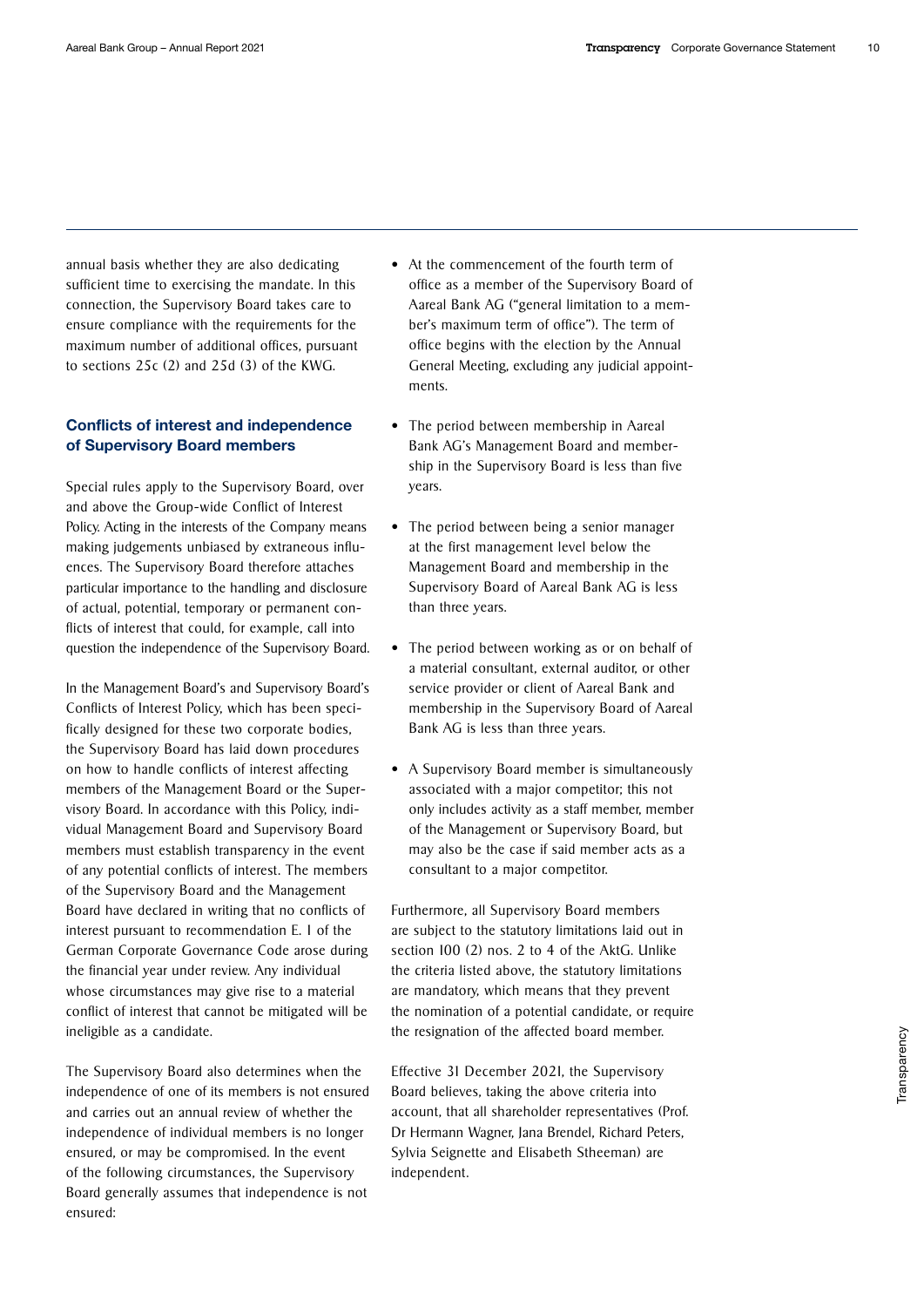### Professional qualification

Every member of an executive body must possess the knowledge, ability and experience to properly perform their duties. This means that they must at least be able to understand and assess the Company's material business activities and the associated material risks, the control and monitoring system established in this regard, as well as the corresponding accounting and financial reporting systems. This also requires being familiar with the underlying material legal requirements. Each member of the Supervisory Board must be in a position to perform the duties incumbent on the Supervisory Board in its entirety.

When chairing a committee, Supervisory Board members should possess extensive expertise in the topics covered by that committee. The Chairman of the Audit Committee, for example, must be an expert on financial reporting issues and internal control and risk management systems, while the Chairman of the Risk Committee must be an expert in assessing the efficacy of risk management systems in credit institutions.

Overall, with regard to its collective composition, the Supervisory Board further decided that the following additional expertise be adequately represented:

- Experience in sectors and financial markets which are material to Aareal Bank Group,
- Digitalisation and transformation,
- Strategic planning,
- Design and assessment of risk management systems, internal control systems and corporate governance frameworks,
- Accounting and audit matters.

The curricula vitae of the members of the Man[agement Board: www.aareal-bank.com/en/about](https://www.aareal-bank.com/en/about-us/company-profile/the-management-board/)[us/company-profile/the-management-board/](https://www.aareal-bank.com/en/about-us/company-profile/the-management-board/)  and the members of the Supervisory Board: [www.aareal-bank.com/en/about-us/company](https://www.aareal-bank.com/en/about-us/company-profile/supervisory-board/)[profile/supervisory-board/](https://www.aareal-bank.com/en/about-us/company-profile/supervisory-board/) can be found on the Bank's website.

#### Concept of diversity

In principle, the Management Board and the Supervisory Board pursue the objective in their bodies of ensuring maximum variety with regard to gender, age, internationality and professional diversity. Where there are several equally suitable candidates, further selection takes these aspects into account, to avoid "herd mentality" and to draw together the broadest possible spectrum of different perceptions to make the best possible decision for Aareal Bank. The Management Board ensures that these aspects of diversity are also taken into consideration at the management levels it controls, to facilitate succession oriented around this concept of diversity. The Supervisory Board has set individual objectives for the aforementioned diversity aspects, for both itself and the Management Board, the implementation of which it presents annually. It understands these objectives as being minimum objectives; there is no reason why they cannot be exceeded.

#### Gender diversity

In accordance with the German Act on Equal Participation of Men and Women in Executive Positions in the Private and Public Sector, the Supervisory Board sets specific targets – including concrete implementation deadlines – for the share of female members on the Supervisory Board and the Management Board. Likewise, the Management Board defines such targets for the first two management levels below the Management Board. On the Supervisory Board, by 30 June 2022 at least 25 % of positions are to be held by women. The status quo is 44.4 % (2020: 41.7 %). On the Management Board, by 30 June 2022 at least 20 % of positions are to be held by women. The status quo is 25 % (2020: 33.3 %). Therefore, the minimum objectives set by the Supervisory Board have been achieved.

#### Age diversity

The Supervisory Board has set out targets for the age structure of the Management Board and the Supervisory Board, in order to safeguard the con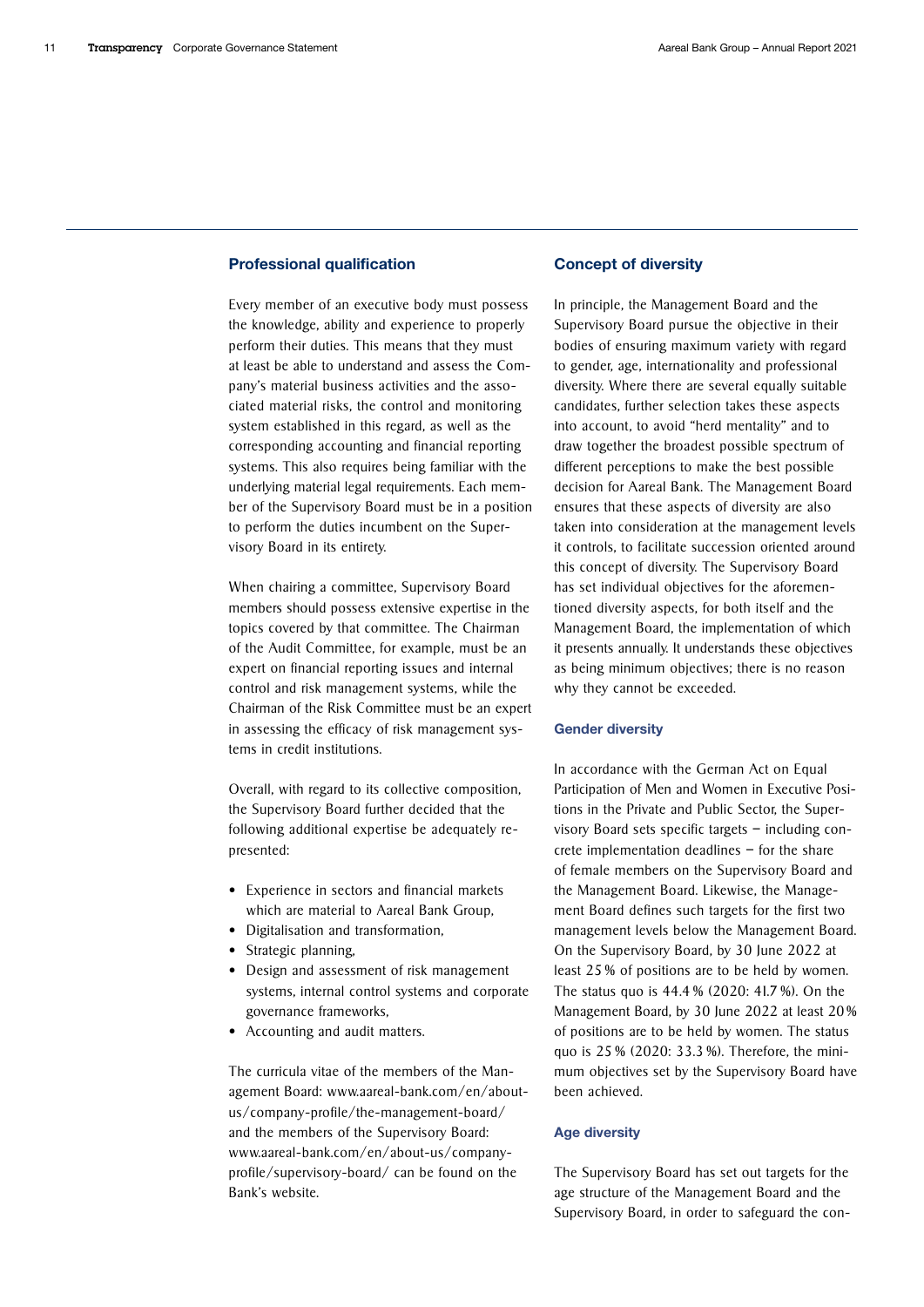tinuous development of both executive bodies. At the time of (re)election to the Supervisory Board, candidates should be less than 70 years old. Furthermore, the Supervisory Board should not consist exclusively of members who are older than 60 years. Members of the Management Board should not exceed the upper age limit of 65 years while serving on the Management Board. These objectives are currently met.

#### International profile

In addition, given Aareal Bank's international business activities, the Supervisory Board has set itself and the Management Board the goal of having the broadest possible international experience, which can be proven by foreign nationality or considerable professional experience gained in another country. For the Management Board, the figure is currently at 25 % (2020: 33.3 %), for the Supervisory Board it is at 22.2 % (2020: 33.3 %).

#### Diversity of professional skills

The Supervisory Board pursues the objective of maximum professional diversity when selecting the members of the Management Board and the Supervisory Board. However, the demanding professional requirements for members of the management board and the supervisory board of so-called "significant credit institutions" limit the opportunities for achieving this objective: for instance, regulatory rules require in principle that members of the Management Board have extensive experience in the lending business and in risk management. In accordance with section 100 (5) of the AktG, the Management Board members in their entirety shall be familiar with the sector in which the Company operates. The Supervisory Board's aim of ensuring that not all members have gained most of their professional experience at a credit institution is currently met.

### Election periods and dates ("staggered board")

To avoid a simultaneous outflow of considerable know-how, the Supervisory Board has set different

election dates at which decisions are made about three groups of Supervisory Board members. The terms of office of Mr Peters and Ms Seignette run until the ordinary Annual General Meeting in 2023, the terms of office of all other shareholder representatives who held office at the end of the year do not expire before the ordinary Annual General Meeting in 2024. Shareholder representatives' terms of office are generally four years, as a result of which a new resolution concerning some of the shareholder representatives must be taken at the latest every three years, bringing with it a possibility of renewing the Supervisory Board. The staggered-board concept will be taken into consideration as regards further changes to the Supervisory Board.

The terms of office for employee representatives continue to run for five years: the current representatives are therefore in office until the ordinary Annual General Meeting in 2025.

### Regular evaluation of suitability and performance

The Executive and Nomination Committee evaluates the Management Board and Supervisory Board at least once a year. The evaluation consists of two components: the suitability test and the efficiency test. The evaluation is supported by external partners.

Within the scope of the evaluation, the Committee checks whether the Management Board and Supervisory Board members possess the necessary personal and professional requirements on the one hand, and the requirements for the collective composition, including collective competence profile and diversity concept, on the other.

Furthermore, the Executive and Nomination Committee takes the structure, size, composition, and performance of both bodies into consideration, including the results of a benchmark comparison conducted precisely for this reason. The assessment of structure, size, and composition is not restricted to the bodies as such, but also includes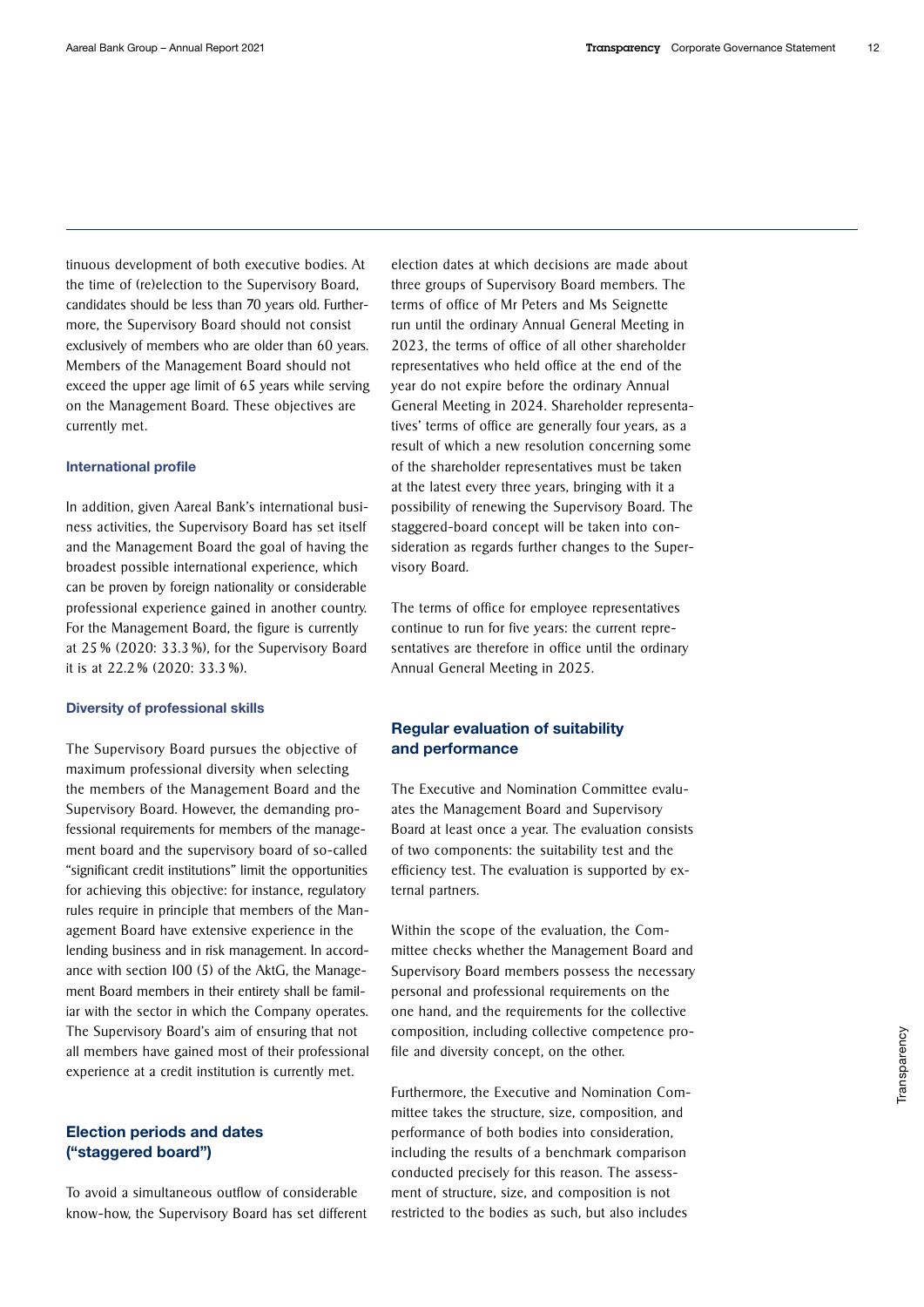the Supervisory Board committees; it comprises an efficiency and effectiveness review of the cooperation within the Supervisory Board, between the committees and the full Supervisory Board, as well as between the committees, the Supervisory Board and the Management Board.

In addition to the regular annual evaluation, eventdriven assessments may be conducted should, for example, suspicions arise regarding insufficient individual or collective suitability, or should the adequate composition of the Management Board and/or the Supervisory Board need to be reviewed due to a change in strategy.

#### Succession planning

The Executive and Nomination Committee is responsible for the succession planning of the Management Board and the shareholder representatives on the Supervisory Board. On an annual basis, the Committee reviews the established competence profile, and whether it is compatible with Aareal Bank's business and risk strategies, proposing any necessary adjustments. Furthermore, the Committee reviews, as part of the annual evaluation, whether the current members of the Management Board and the Supervisory Board fulfil the presently applicable criteria, taking the latest amendments into account. If this is not the case, the Committee suggests measures to the Supervisory Board to ensure that all criteria are fulfilled going forward. Such measures may include continuing education courses for individual or multiple Management Board or Supervisory Board members, as well as changes in the composition of the Management Board or the Supervisory Board.

Furthermore, the Executive and Nomination Committee discusses upcoming personnel decisions, on an ongoing basis and in good time in advance, such as projected retirements, potential re-appointments, etc. Therefore, if the re-appointment of a Management Board or Supervisory Board member is not an option, the Executive and Nomination Committee already concerns itself with a suitable successor more than one year in advance.

In the event that changes in the composition of the Management Board or Supervisory Board have to be made, the Executive and Nomination Committee aims to find a successor who fulfils the personal criteria, while at the same time promoting the fulfilment of the goals established in terms of board composition (collective competence profile and diversity). Succession planning for the Management Board is made in close cooperation with the Chairman of the Management Board. The Executive and Nomination Committee considers both internal and external candidates.

Aareal Bank has taken various measures to be able to respond to short-term personnel fluctuations on the Management Board (for example, due to resignation for personal reasons), and to identify suitable internal successors. For instance, the Bank can provide tailor-made development measures to senior managers in order to ensure they have the fundamental skills and abilities to become a member of the Management Board. This includes, in particular, business development, risk management and accounting know-how as well as leadership skills.

As a general rule, every competence required for the activities of Aareal Bank's Supervisory Board and its committees is represented by at least two Supervisory Board members. In addition, in order to make sure there is a quorum even in the event of short-term changes in the composition of the respective committee, every committee comprises more than three members.

# Composition of the Management Board and Supervisory Board

The members of the Supervisory Board and its committees, the respective chairmen and members of the Management Board and their relevant areas of responsibility, are presented below (cf. "Executive Bodies of Aareal Bank AG.") The Board of Management is currently comprised of four members. The Supervisory Board appoints one of the members as Chairman of the Management Board. In accordance with Aareal Bank AG's Memorandum